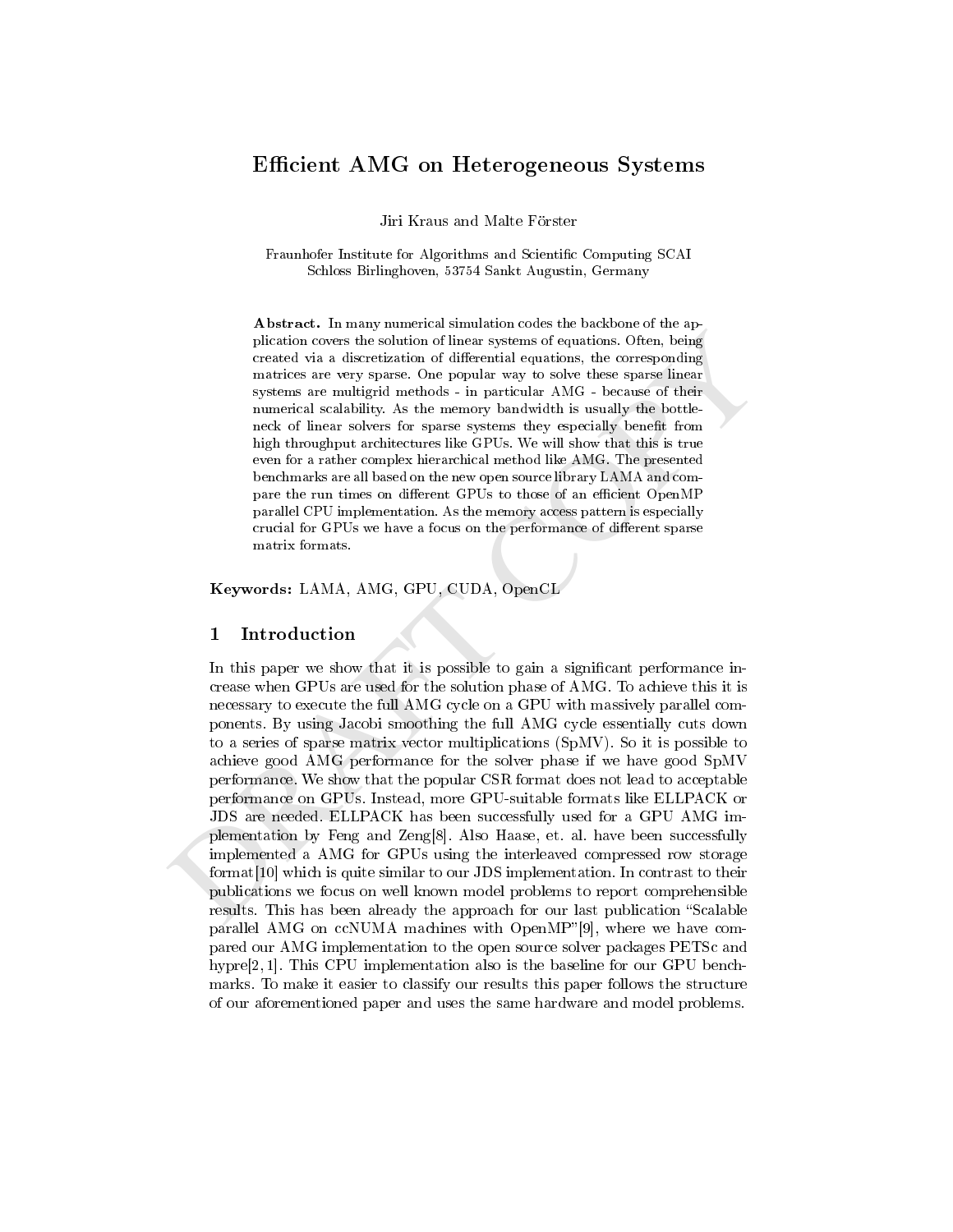We start with a short introduction of LAMA the library we used for our AMG implementation. In the following section 3 we describe our hard- and software setup and the execution environment we used. After describing the model problems, the used AMG Setup and the used sparse matrix formats we present the obtained benchmark results. The benchmarks evaluate how the performance is influenced by the matrix storage format, the precision of the calculations, ECC memory protection, the usage of the texture cache on the GPU and the performance impact of OpenCL.

# 2 LAMA



2 LAMA <br>
2 LAMA <br>
2 LAMA <br>
2 LEMA <br>
2 LEMA <br>
2 LEMA <br>
2 LEMA <br>
2 Proposet which is available at http://www.11bana.org. The first of two main design aims of LAMA is to allow easy integration of accelerators life GPGPUs. As The Library for accelerated math applications, LAMA, is a new open source project which is available at http://www.libama.org. The first of two main design aims of LAMA is to allow easy integration of accelerators like GPGPUs. As a consequence to this the second main design aim is to be extensible with new matrix storage schemes while supporting a natural mathematical syntax without sacrificing performance, like it is also achieved by the  $C++$  Library Blitz++[3]. To achieve both goals LAMA is separated into two parts. A C library which provides BLAS functionality for dense and sparse types and which is used to utilize all types of accelerators and a  $C++$  part which supports the extensibility and provides the natural mathematical syntax. The C library makes our core algorithms of our library usable by a wide range of applications and allows the integration of existing BLAS Libraries. The  $C_{++}$  part uses simplified expression templates [15] to achieve the second design aim. Utilizing this and by formulating solvers only in terms of simple BLAS operations, like they are printed in text books[6], we achieve very comprehensible solver implementations and it is easy to experiment with new accelerators or data structures, e.g. different sparse matrix formats. The results obtained in this paper have been produced with a version of LAMA that is mainly using "compile time polymorphism" through templates. This enables aggressive compiler optimizations while sacrificing some run time flexibility.

Using LAMA we had only a minimal implementation effort to make the AMG implementation, that we also used in our previous publication, run with CUDA and OpenCL. It was only necessary to implement SpMV for the tested sparse matrix storage formats within the back ends for CUDA and OpenCL. In addition we also implemented specializations of the Jacobi smoother for the tested sparse matrix storage formats for both back ends. Although this would not have been necessary from a functional point of view, since we also implemented a universal Jacobi based on just SpMV, the specialized version is slightly more efficient. Because we have also used a specialized version of the Jacobi smoother in the OpenMP back end this was necessary to have a fair comparison.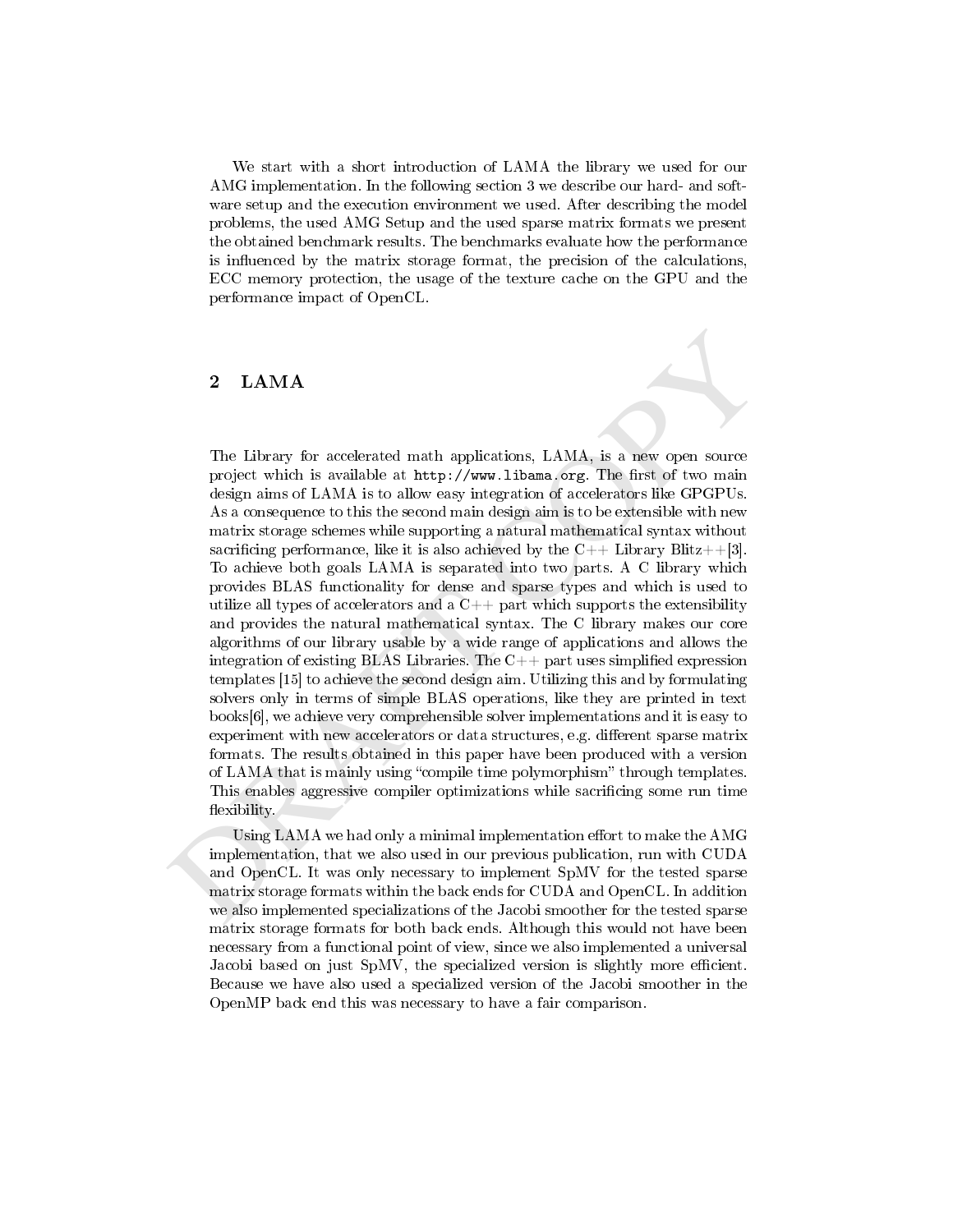### 3 Hardware and Software Setup

The CPU results presented in this paper have been computed on the hardware described in table 1. This is one of the systems we have used in our previous publication [9], where it was named BULL. All binaries have been build with gcc version 4.4.3 and the optimization options -O3 and -ffast-math.

#### 3.1 GPUs

|  |  |  | Table 1. CPU Hardware |
|--|--|--|-----------------------|
|--|--|--|-----------------------|

Table 2. GPUs used

|                                                  | Table 1. CPU Hardware  |                                 | Table 2. GPUs used        |                                |                  |                            |
|--------------------------------------------------|------------------------|---------------------------------|---------------------------|--------------------------------|------------------|----------------------------|
| name                                             | CPU                    | name                            | G46                       | G48                            | T10              | T20                        |
| cpu<br>core freq.                                | Xeon X5650<br>2.67 GHz | device                          | GeForce<br>$GTX$ 460      | GeForce<br>$GTX$ 480           | Tesla<br>C1060   | Tesla<br>C <sub>2050</sub> |
| $L3$ -cache<br>$\frac{\text{cores}}{\text{cpu}}$ | 12 MB<br>6             | compute cap.<br>multiprocessors | $2.1\,$<br>$\overline{7}$ | $2.0\,$<br>15                  | 1.3<br>30        | 2.0<br>14                  |
| HT                                               | off                    | cores                           | 336                       | 480                            | 240              | 448                        |
| sockets                                          | $\overline{2}$         | core freq                       |                           | 1.43 GHz   1.40 GHz   1.30 GHz |                  | $1.2 \text{ GHz}$          |
| cores                                            | 12                     | memory                          | $1$ GB                    | $1.5$ GB                       | $4$ GB           | $3$ GB                     |
| memory                                           | 12 GB                  | width                           | 256 bit                   | 384 bit                        | $512$ bit        | 384 bit                    |
| channels                                         | 3                      | $_{\rm freq.}$                  | $1.8\text{ GHz}$          | $1.8\text{ GHz}$               | $0.8\text{ GHz}$ | $1.8\text{ GHz}$           |
| mem. type                                        | DDR <sub>3</sub>       | HW Cache                        | yes                       | <b>y</b> es                    | $\mathbf{n}$     | yes                        |
| mem. freq.                                       | 1333 MHz               | ECC                             | $\mathbf{n}$              | $\mathbf{n}$                   | $\mathbf{n}\,$   | yes                        |

An introduction to CUDA or GPU programming can be found in [11]. We just want to highlight that in contrast to a CPU a GPU is designed as a high throughput architecture. This has certain implications for the performance characteristics of these devices. Because the algorithm under examination is memory bound the most crucial point for us is the high memory bandwidth of GPUs. This high memory bandwidth comes at the cost of a high access latency and strict coalescing requirements to achieve the full memory bandwidth[7]. To overcome the high latency a GPU can manage a lot more threads concurrently than there are compute cores. If enough threads are available it is possible to hide the high access latency to the GPU memory, by switching between threads that are waiting and threads that are ready to run.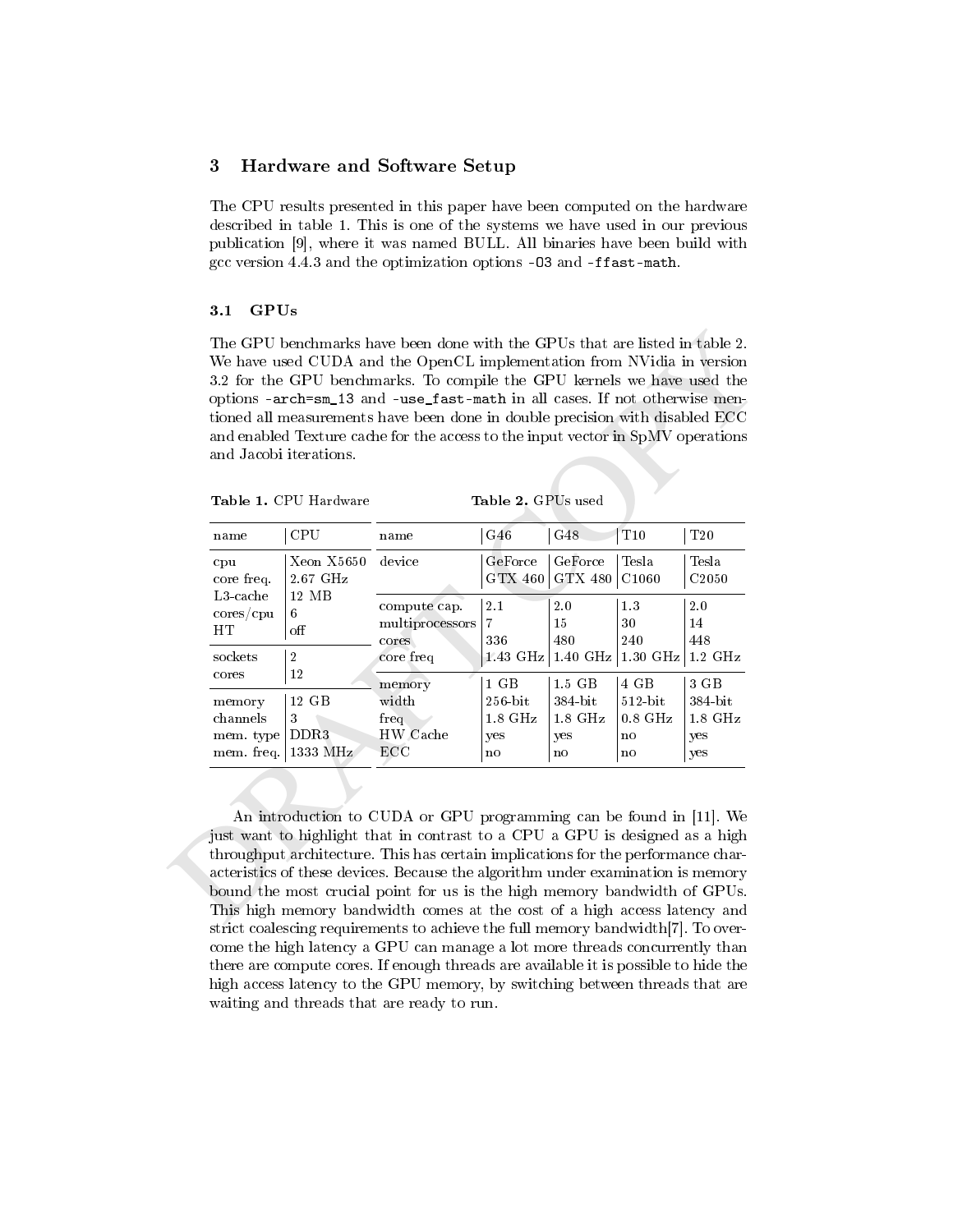To achieve good performance on a GPU this means that it is necessary to have a high degree of parallelism and regular memory accesses. For the chosen solver the high degree of parallelism is given. The regular memory access however is dependent on the chosen storage format for sparse matrices. The influence of the sparse matrix format on the coalescing is described in section 5.1.

### 4 Execution

All benchmarks have been computed via the benchmark framework integrated in the LAMA package. This framework running in Python ensures reproducible run times by creating new processes for every test run, eliminating the possibility of a benchmark influencing its followers with respect to memory usage. Within every benchmark process, the reported run time is the minimum of 5 executions. Additionally, every process is started at least 3 times. In case aberrations have to be eliminated here this number will automatically increase. Since GPUs do not support preemption and therefore deliver reproducible results this feature is in general only triggered within CPU benchmarks.

### 4.1 Model Problems

in the LAMA package. This framework running in Python cnauses reproducible run times by receiving the prosibility of a benchmark infuncting the bosonious of a benchmark infuncting the bosonious vibrac corresponds to the p Our set of test matrices is shown in table 3. It consists of dierent discretizations of the Laplacian operator on structured grids in up to three dimensions. All matrices have a total of 1 million rows but increase in the number of nonzero entries. Each row corresponds to exactly one grid point and its nonzero values refer to the entries of the differential stencil applied. We have chosen these model problems because they are well known, which makes it more easy to compare our results[7]. Additionally, they are a good measure for real world 1D, 2D and 3D applications because of the basic local access patterns common for matrices based on a wide range of PDE applications.

|      | name dimensions diags |    |          | entries CSR mem |
|------|-----------------------|----|----------|-----------------|
| 1D3P | 1,000,000             | 3  | $3$ Mio. | 38 MB           |
| 2D5P | $1,000 \times 1,000$  | 5  | $5$ Mio. | 61 MB           |
|      | 3D7P 100x100x100      |    | 7 Mio.   | 83 MB           |
| 2D9P | 1,000x1,000           | 9  | $9$ Mio. | 107 MB          |
|      | 3D27P 100x100x100     | 27 | 27 Mio.  | 307 MB          |
|      |                       |    |          |                 |

Table 3. Laplacian discretizations used for solver benchmarks

To exploit the sparsity all matrices are stored in either Compressed Sparse Row (CSR), Jagged Diagonal Storage (JDS) or ELLPACK format using both, single and double precision. More details about the Matrix formats will be given in Section 5.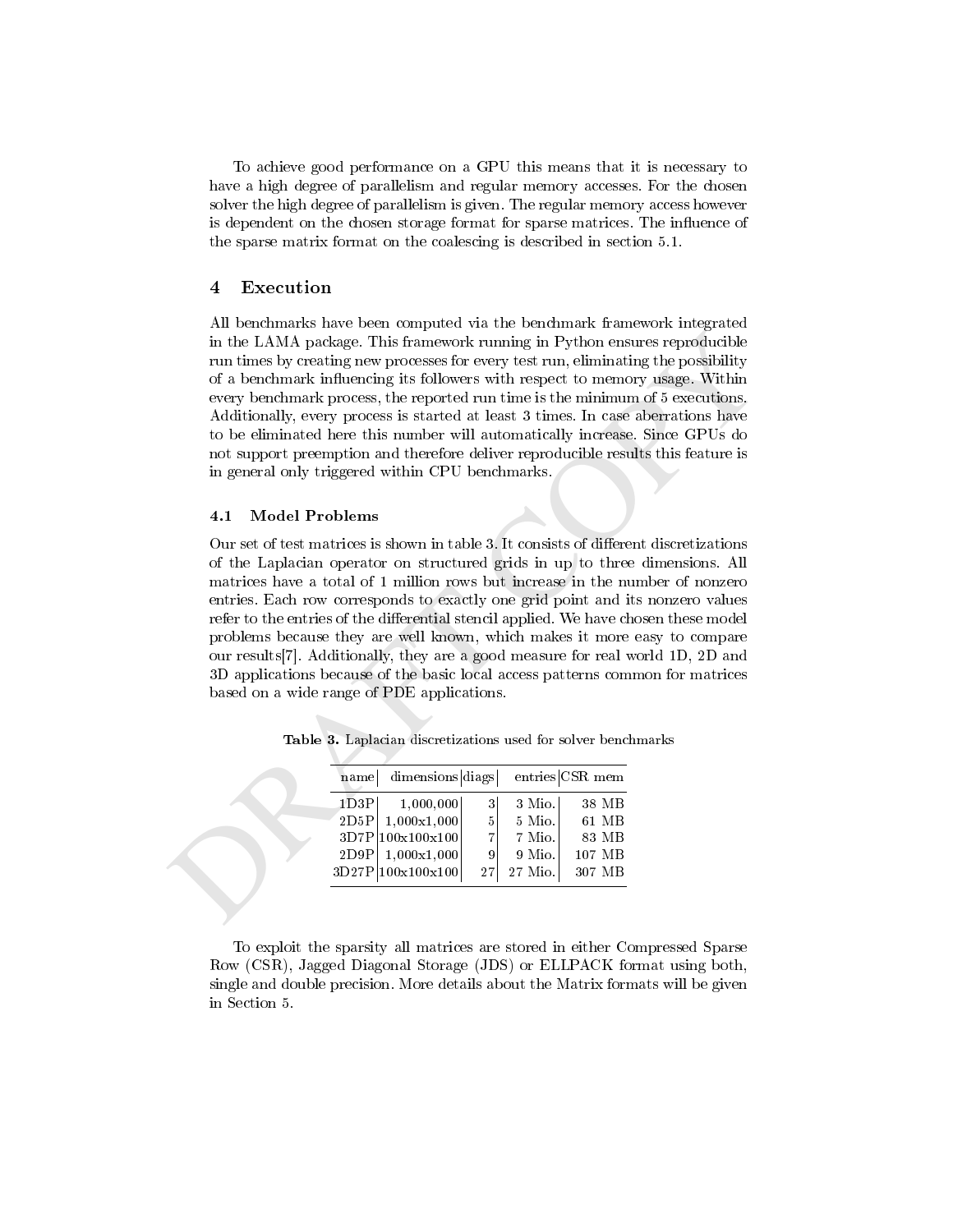#### 4.2 AMG Setup Phase

Due to its complexity and partially sequential nature, the setup phase of AMG in LAMA is computed on the CPU. This includes coarse grid definitions, interpolation and restriction constructions as well as the multiplication of the galerkin operators. As a coarsening strategy we use the classical Ruge-Stüben algorithm[14] (1stage) in combination with standard interpolation.

Table 4 shows the galerkin operator stats of the resulting hierarchies for the corresponding 2D and 3D stencils.

|                | 2D5P |                           | 2D9P  |                                                                                                            | 3D7P |                |       | 3D27P                                                                                                                                                                                                                                                                                                                                |
|----------------|------|---------------------------|-------|------------------------------------------------------------------------------------------------------------|------|----------------|-------|--------------------------------------------------------------------------------------------------------------------------------------------------------------------------------------------------------------------------------------------------------------------------------------------------------------------------------------|
| Lvl            |      | Rows Entries              |       | Rows Entries                                                                                               |      | Rows Entries   | Rows  | Entries                                                                                                                                                                                                                                                                                                                              |
|                |      |                           |       |                                                                                                            |      |                |       | $0 1000000 4996000 1000000 8988004 1000000 6940000 1000000 26463592$                                                                                                                                                                                                                                                                 |
| 1              |      | 500000 4492002            |       | 250000 6220036                                                                                             |      | 500000 9320600 |       | 125000 13642048                                                                                                                                                                                                                                                                                                                      |
| $\overline{2}$ |      | 125000 3105014            |       | 62500 2776594                                                                                              |      | 83331 6321285  | 14456 | 2762872                                                                                                                                                                                                                                                                                                                              |
| 3              |      | 31250 1380362             | 15625 | 684745                                                                                                     |      | 10458 1611064  | 1317  | 318939                                                                                                                                                                                                                                                                                                                               |
| 4              | 7813 | 338689                    | 3126  | 120954                                                                                                     | 966  | 171576         | 181   | 25235                                                                                                                                                                                                                                                                                                                                |
| 5              | 1563 | 59057                     | 601   | 21161                                                                                                      | 133  | 13507          |       |                                                                                                                                                                                                                                                                                                                                      |
| 6              | 312  | 10388                     | 121   | 3405                                                                                                       |      |                |       |                                                                                                                                                                                                                                                                                                                                      |
| 7              | 60   | 1452                      |       |                                                                                                            |      |                |       |                                                                                                                                                                                                                                                                                                                                      |
|                |      |                           |       |                                                                                                            |      |                |       | The coarsening rates, and therefore also the number of levels constructed,<br>are strongly related to the stencil size as well as the problem dimension. These<br>levels in return will define the amount and shape of the SpMV operations used                                                                                      |
|                |      |                           |       | within each AMG V-cycle in the solution phase later on.<br>the benchmarks but focus on the solution phase. |      |                |       | Besides the classical meaning of an AMG setup phase our solver initializa-<br>tion also includes the setup of the coarsest grid inverse as well as the needed<br>data conversions and transfers for the GPU devices. Since this whole process is<br>currently only partially parallelized and optimized, we will not consider it for |
| 4.3            |      | <b>AMG Solution Phase</b> |       |                                                                                                            |      |                |       | Here we describe the implementation of the AMG solution phase which is basi-                                                                                                                                                                                                                                                         |

Table 4. Galerkin Operator stats for 2D and 3D stencils

#### 4.3 AMG Solution Phase

Although it has no effect on the performance analysis later on, table  $5 \text{ ex-}$ emplary shows the convergence history of the resulting AMG approach applied to the 2D9P stencil.

Please keep in mind that we only measure the run times of the solution phase. The transfer of the matrices to GPU memory is considered to be a part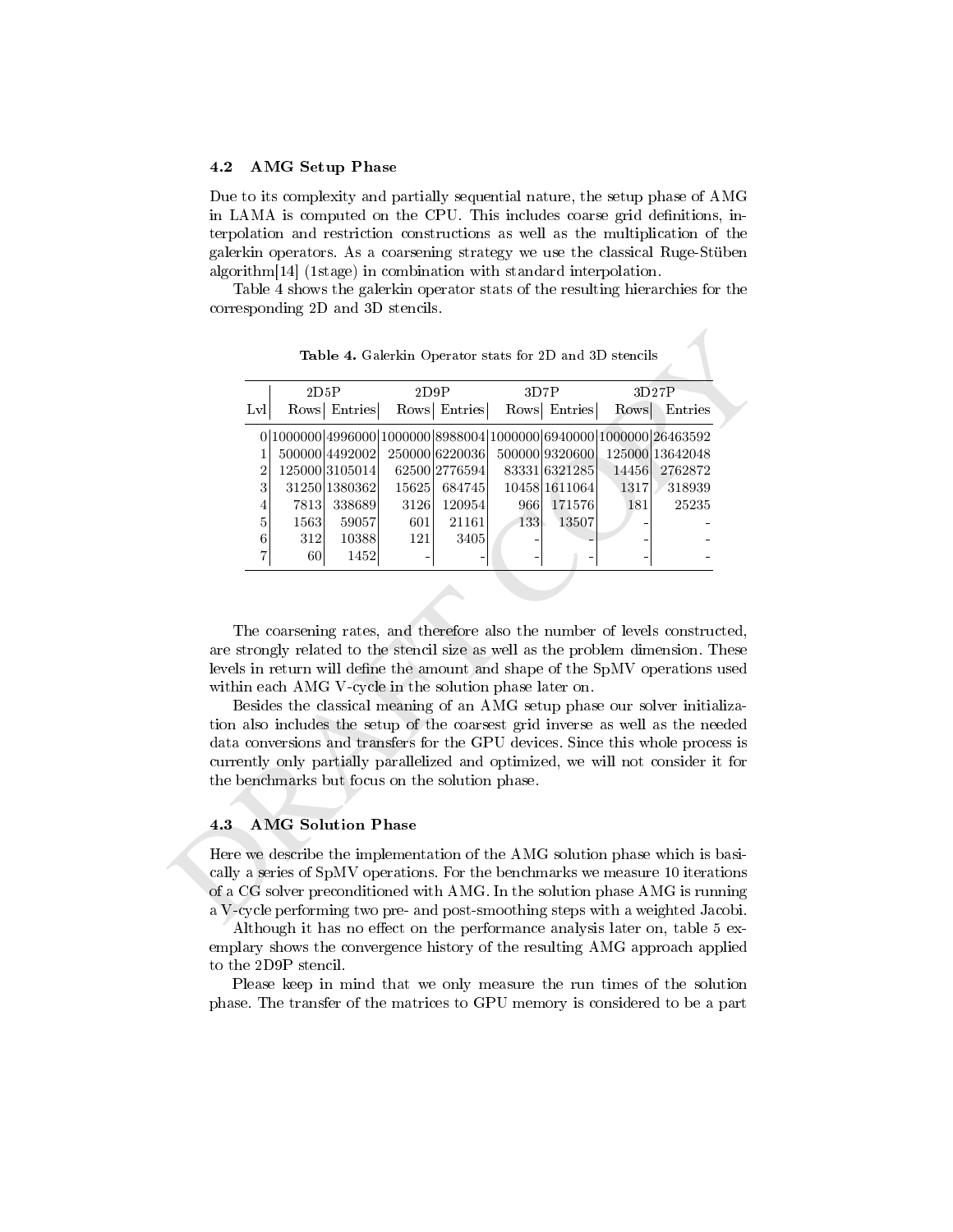|  |  | Iter 0 1 2 3 8 9 10                                                           |  |
|--|--|-------------------------------------------------------------------------------|--|
|  |  | $\text{LAMA} 1.9E + 2 2.6E + 1 2.4E + 0 1.8E - 1  3.2E - 7 3.5E - 8 1.7E - 9$ |  |

Table 5. L2-residual reduction for 2D9P

This and the solution is not considered in the given run times. This is because<br>they remain constant for a given problem size, independently of the number and<br>complexity of the AMG cytects performed. For our benchmarks th of the setup. Theoretically, these transfer costs could also be hidden behind the computation of subsequent level operators. Besides that, also the transfer of the rhs and the solution is not considered in the given run times. This is because they remain constant for a given problem size, independently of the number and complexity of the AMG cycles performed. For our benchmarks the transfer costs for the needed uploads of right hand side and first guess as well as the download of the solution are given in Table 6. The transfer times have been measured with paged locked host memory that enables dma transfers and is necessary to allow asynchronous transfers.

Table 6. Transfer cost of rhs, 1st guess and solution

|                                                                                 | float | double |
|---------------------------------------------------------------------------------|-------|--------|
| Transfer $\begin{vmatrix} 2, 4ms & 4, 8ms \\ 4.65GB/s & 4.65GB/s \end{vmatrix}$ |       |        |

This shows that even with comparably small amounts of data transferred one can utilize a quite satisfying percentage of the maximal available PCI-Express bandwidth of  $6GB/s$ .

## 5 Matrix Formats

There are many different storage formats available for sparse matrices. In this paper we will focus on three of them which are quite diverse in their advantages and disadvantages. They will be introduced briefly by showing the main storage vectors for the test matrix in figure 1.



Fig. 1. Example 5x5 matrix



Fig. 2. The CSR storage format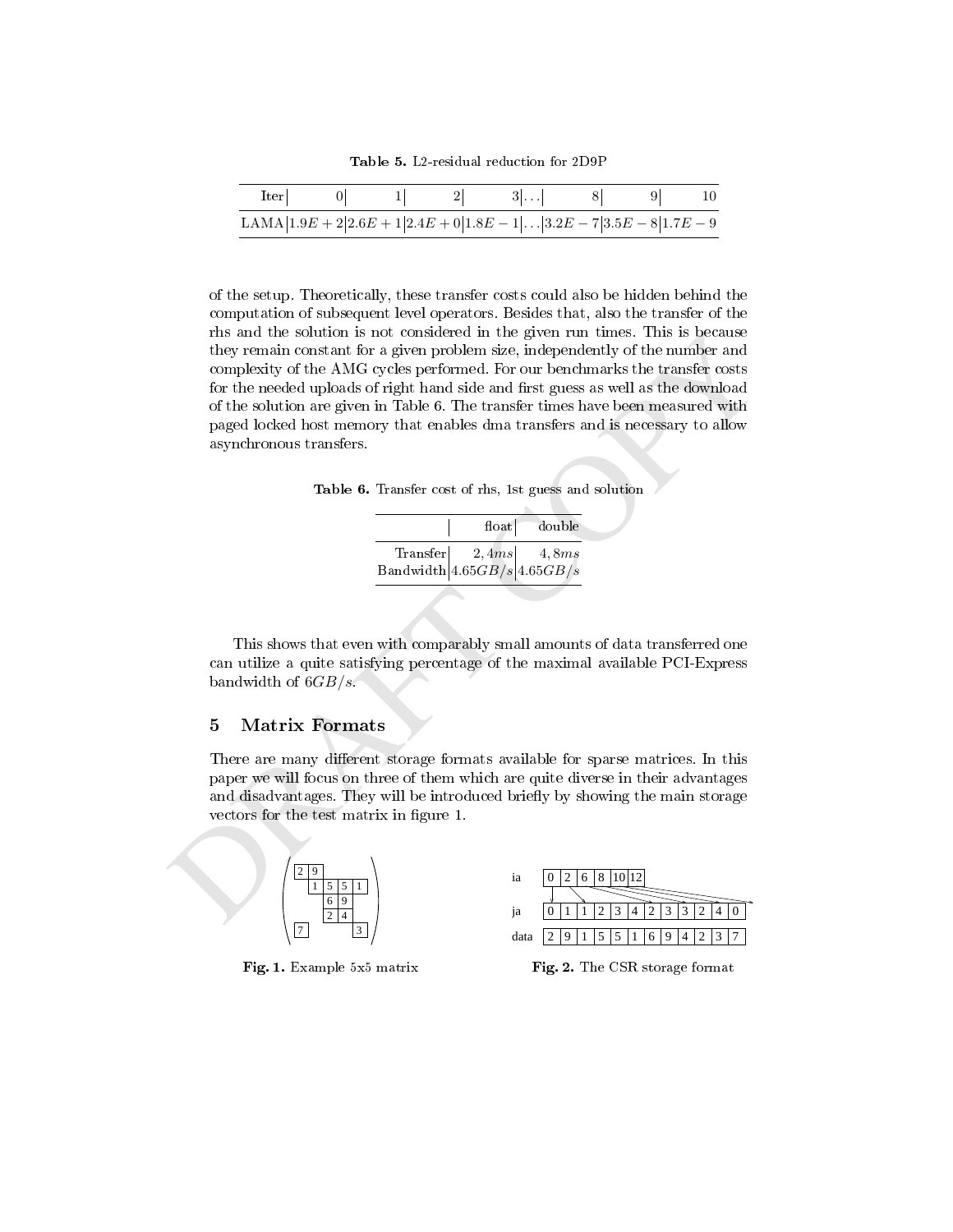#### 5.1 The CSR Format

The first and probably most commonly used format (at least on CPUs) is the compressed sparse row format (CSR). It keeps all matrix data in two index arrays ia and ja, as well as the actual matrix values in  $data$ . The array ia keeps track of the start and end of each row in the other two arrays as shown in figure  $2$ , while ja and data give the column index and value of each nonzero element. To ensure fast access to the diagonal elements of the matrix they are always stored first in each row.

The storage amount is fixed by the number of rows and non zeros and there are no additional requirements for the matrix pattern. Therefore the CSR format is one of the most universal sparse formats available.

The storage amount is fixed by the number of rows and on zeros and there are no additional requirements for the matrix pattern. Therefore the CSR format<br>is one of the most universal space formats available.<br>To give a base To give a baseline of our GPU AMG implementation we compare the run times in single and double precision to the results obtained on the CPU for the popular CSR format. The presented double precision run times on the CPU have been validated against PETSc and boomer AMG from the hypre package [2, 1]. This has been done in our aforementioned publication[9]. Table 7 list the run times for all model problems and for all the hardware mentioned in the tables 1 and 2 in single and double precision. The first column shows the identifier of the tested hardware in this column S means a serial run, 1 means a run that uses one socket (6 Cores) of the CPU system and 2 means a run that uses two sockets (12 Cores) of this system. The other identifiers are the GPUs from table 2.

|                | $S_{-}$ | 1D3P<br>D |                                                                                                                     | $\sim 2\,\mathrm{D5\,P}$<br>$S \vert$<br>D | S l | 2D9P<br>D <sub>1</sub> | S | 3D7P<br>DΙ | S | 3D27P |
|----------------|---------|-----------|---------------------------------------------------------------------------------------------------------------------|--------------------------------------------|-----|------------------------|---|------------|---|-------|
| S              |         |           | $\vert 1.15 \vert 1.17 \vert 1.78 \vert 1.87 \vert 2.01 \vert 2.13 \vert 2.60 \vert 2.86 \vert 4.09 \vert 4.70$     |                                            |     |                        |   |            |   |       |
| 1              |         |           | $\mid$ 0.34   0.58   0.53   0.86   0.62   0.98   0.78   1.25   1.30   1.99                                          |                                            |     |                        |   |            |   |       |
| 2 <sup>1</sup> |         |           | $(0.18) 0.32   0.27   0.51   0.32   0.53   0.41   0.67   0.67   1.05)$                                              |                                            |     |                        |   |            |   |       |
|                |         |           | G46 0.11 0.17 0.77 0.96 1.40 1.75 1.98 2.39 6.02 6.45                                                               |                                            |     |                        |   |            |   |       |
|                |         |           | G48 $\vert 0.08 \vert 0.12 \vert 0.51 \vert 0.62 \vert 0.94 \vert 1.10 \vert 1.28 \vert 1.53 \vert 3.81 \vert 4.06$ |                                            |     |                        |   |            |   |       |
| T10            |         |           | $0.20 \mid 0.30 \mid 0.74 \mid 0.90 \mid 1.14 \mid 1.29 \mid 1.52 \mid 1.63 \mid 2.93 \mid 3.00$                    |                                            |     |                        |   |            |   |       |
| T20            |         |           | $\vert 0.09 \vert 0.13 \vert 0.60 \vert 0.74 \vert 1.08 \vert 1.33 \vert 1.54 \vert 1.84 \vert 4.55 \vert 4.87$     |                                            |     |                        |   |            |   |       |

Table 7. Execution Times for the CSR format in seconds

As one can see from table 7 the execution times for the GPUs are dramatically increasing with the complexity of the model problems. To understand that remember the implementation of the AMG solver phase, which is described in section 4.3. As described there it mainly consist of SpMV operations and is therefore memory bound. Given that the dramatic performance drop for more complex problems can be easily explained by the fact that the memory system of the tested GPUs only runs at full speed if memory accesses can be coalesced[7].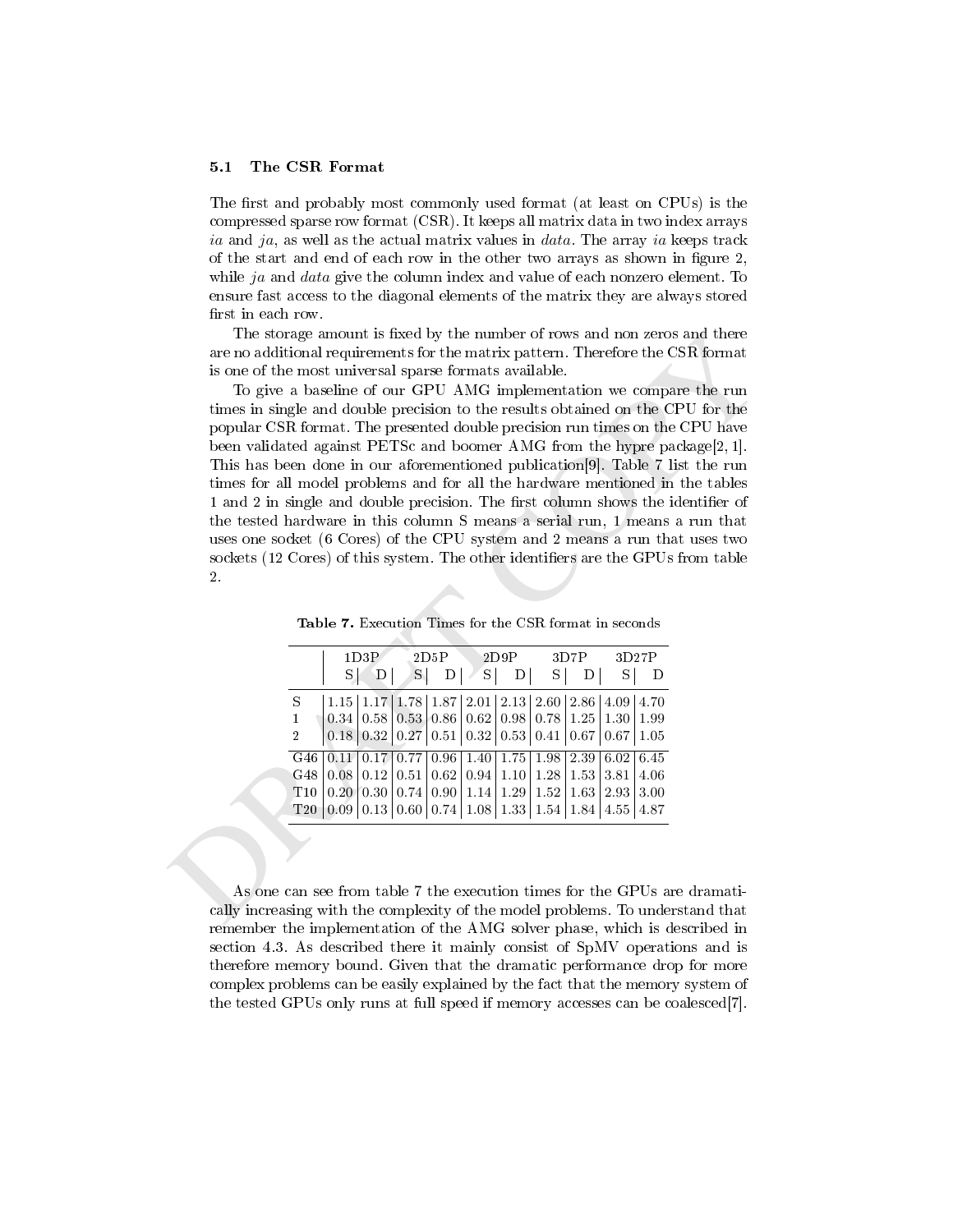This is the case if 16 neighboring threads are accessing 16 consecutive 4 byte memory locations. In this situation all 16 memory accesses can be carried out in one transaction instead of 16.



To explain the impact on a CSR SpMV operation let  $k$  be the number of none zeros per matrix row. To carry out the SpMV on a GPU one thread for each matrix row is started. Because the matrix is stored in row major order neighboring threads only access consecutive values of the matrix if  $k = 1$ . The GPUs are able to coalesc memory accesses also for larger strides but then only  $\frac{1}{k}$  of the available memory bandwidth is utilized[4]. This is shown in figure 3 for stride  $k = 1$  and stride  $k = 3$  which corresponds to the model problems 1D3P. So the usable memory bandwidth decreases with the complexity of the problem.

coalesced stride 1 access stride 3 access stride 3 access stride 3 access  $\Gamma$  is a Memory coalescing stride 3 access  $\Gamma$  is a Memory coalescing the mumber of none zeros per matrix row. To carry out the SpMV on a GPU one An interesting observation is that the GeForce GTX 480 is slower than the Tesla C1060 for the 3D27P model problem in all cases with the CSR format. Because the GTX 480 has a hardware cache, a much better double precision performance and a higher memory bandwidth this is not as expected. We can only speculate about the reasons, but it is quite reasonable that the hardware cache of the GTX 480 simply is to small. Because of this it is never a benefit because all cache lines are invalidated before they are accessed a second time. So the cache is just overhead in the access to the memory system and gives the Tesla C1060 a small advantage in this case.

### 5.2 The ELLPACK Format

Looking towards GPUs or vector-processors in general one needs to ensure more regularity in memory access in order to achieve good performance. The sparse format provided by the ELLPACK package[5] ensures easier storage under the additional requirement of an equally number of non zeroes per matrix row. Because of this assumption it does not need the array ia but might artificially increase the number of non zeroes as shown in figure  $4(a)$ .

To allow coalesced memory access of in terms of multiple threads reading a sequence of matrix rows at once it is also beneficial to store the nonzero Elements of the matrix column-wise as shown in figure  $4(b)$ , which is how ELLPACK is stored on GPU devices for the benchmarks in this paper.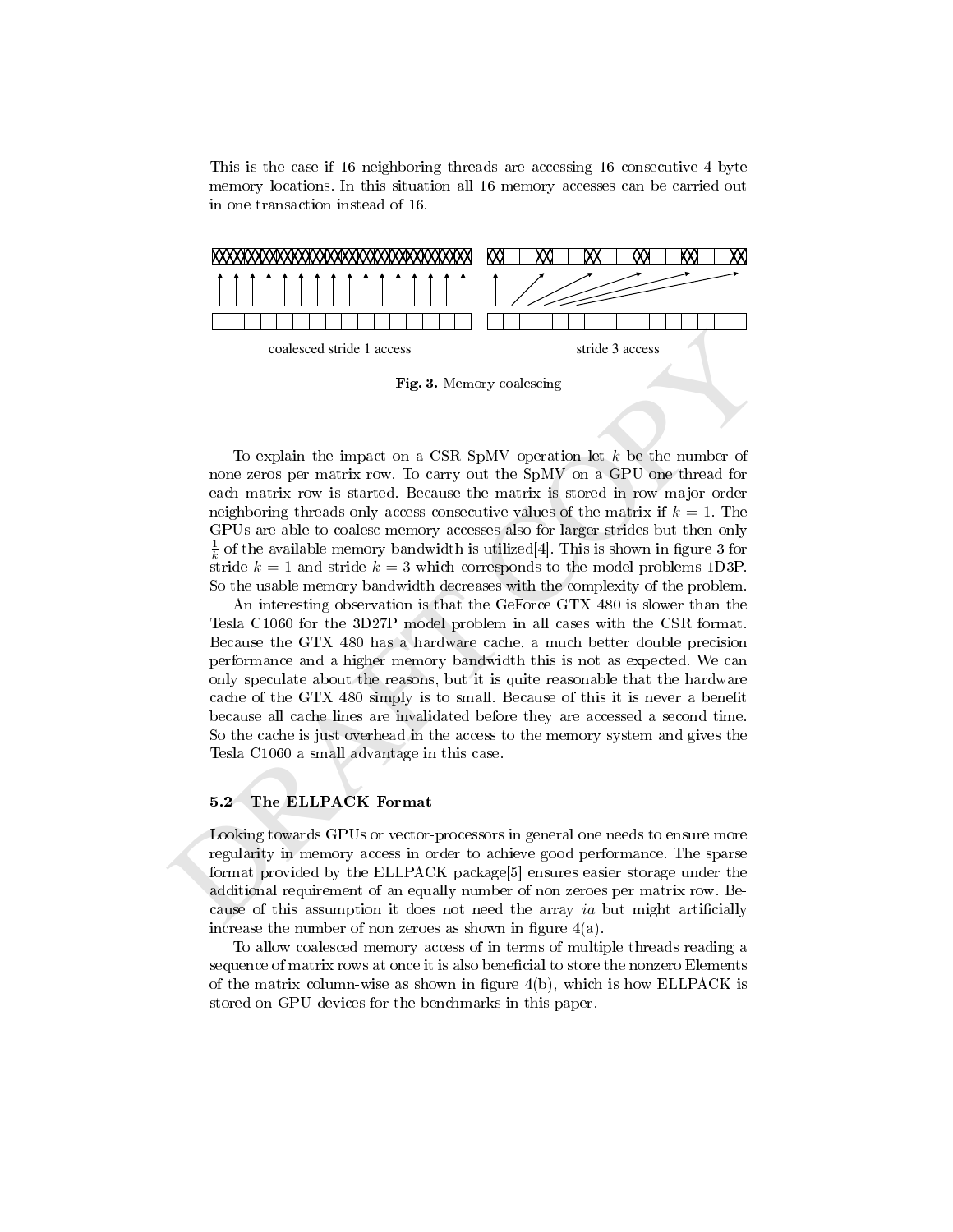

Fig. 4. The ELLPACK storage format

While the function a anti-matrix conduct and the entire in some that the state of the matrix created from a differential sterich both when booking at the whole AMG hierarchy of matrices. Especially Interpro-<br>lation operat While the number of additional artificial elements needed to meet the storage requirements for ELLPACK might not be high for the actual system matrix created from a differential stencil of some specific pattern, this does not need to hold when looking at the whole AMG hierarchy of matrices. Especially Interpolation operators are usually very unbalanced in terms of nonzero entries. Table 8 shows the overall overhead of artificial non zeros throughout the AMG hierarchy of matrices.

Table 8. Storage overhead of ELLPACK versus CSR for the AMG hierarchy

| Stencil  1D3P 2D5P 2D9P 3D7P 3D27P |  |  |  |
|------------------------------------|--|--|--|
| overhead 14% 14% 11% 17% 13%       |  |  |  |

The run times of the benchmarks with the ELLPACK format are given in table 9. The table is formatted like table 7 in section 5.1. The run time for the model problems 3D27P in double precision on the GeForce GTX 460 is missing because the available global memory on this device is not large enough store the whole solver setup in addition to the texture memory reserved by the desktop environment.

Table 9. Execution Times for the ELL format in seconds

|             |     | 1D3P     |                                                                                                                     | $2\mathrm{D5P}$ | 2D9P |                |     | 3D7P |     | 3D27P |
|-------------|-----|----------|---------------------------------------------------------------------------------------------------------------------|-----------------|------|----------------|-----|------|-----|-------|
|             | S l | $D \mid$ | S l                                                                                                                 | DΙ              | S l  | D <sub>1</sub> | S l | D l  | S l |       |
| S           |     |          | $(0.97   1.12   1.62   1.87   1.90   2.17   2.51   2.95   4.10   4.74)$                                             |                 |      |                |     |      |     |       |
|             |     |          | $0.31 \mid 0.55 \mid 0.52 \mid 0.84 \mid 0.61 \mid 0.96 \mid 0.81 \mid 1.29 \mid 1.36 \mid 2.10$                    |                 |      |                |     |      |     |       |
| $2^{\circ}$ |     |          | $\vert 0.15 \vert 0.27 \vert 0.27 \vert 0.44 \vert 0.31 \vert 0.53 \vert 0.42 \vert 0.66 \vert 0.70 \vert$          |                 |      |                |     |      |     | 1.07  |
|             |     |          | $G46 0.10 0.15 0.16 0.22 0.19 0.25 0.26 0.37 0.43 N/A$                                                              |                 |      |                |     |      |     |       |
|             |     |          | G48 $\vert 0.07 \vert 0.10 \vert 0.10 \vert 0.13 \vert 0.11 \vert 0.15 \vert 0.16 \vert 0.21 \vert 0.25 \vert 0.33$ |                 |      |                |     |      |     |       |
|             |     |          | T10   0.11   0.19   0.15   0.24   0.17   0.27   0.25   0.38   0.38   0.54                                           |                 |      |                |     |      |     |       |
| $\rm{T}20$  |     |          | $\vert 0.08 \vert 0.14 \vert 0.12 \vert 0.16 \vert 0.13 \vert 0.18 \vert 0.19 \vert 0.27 \vert 0.30 \vert$          |                 |      |                |     |      |     | 0.42  |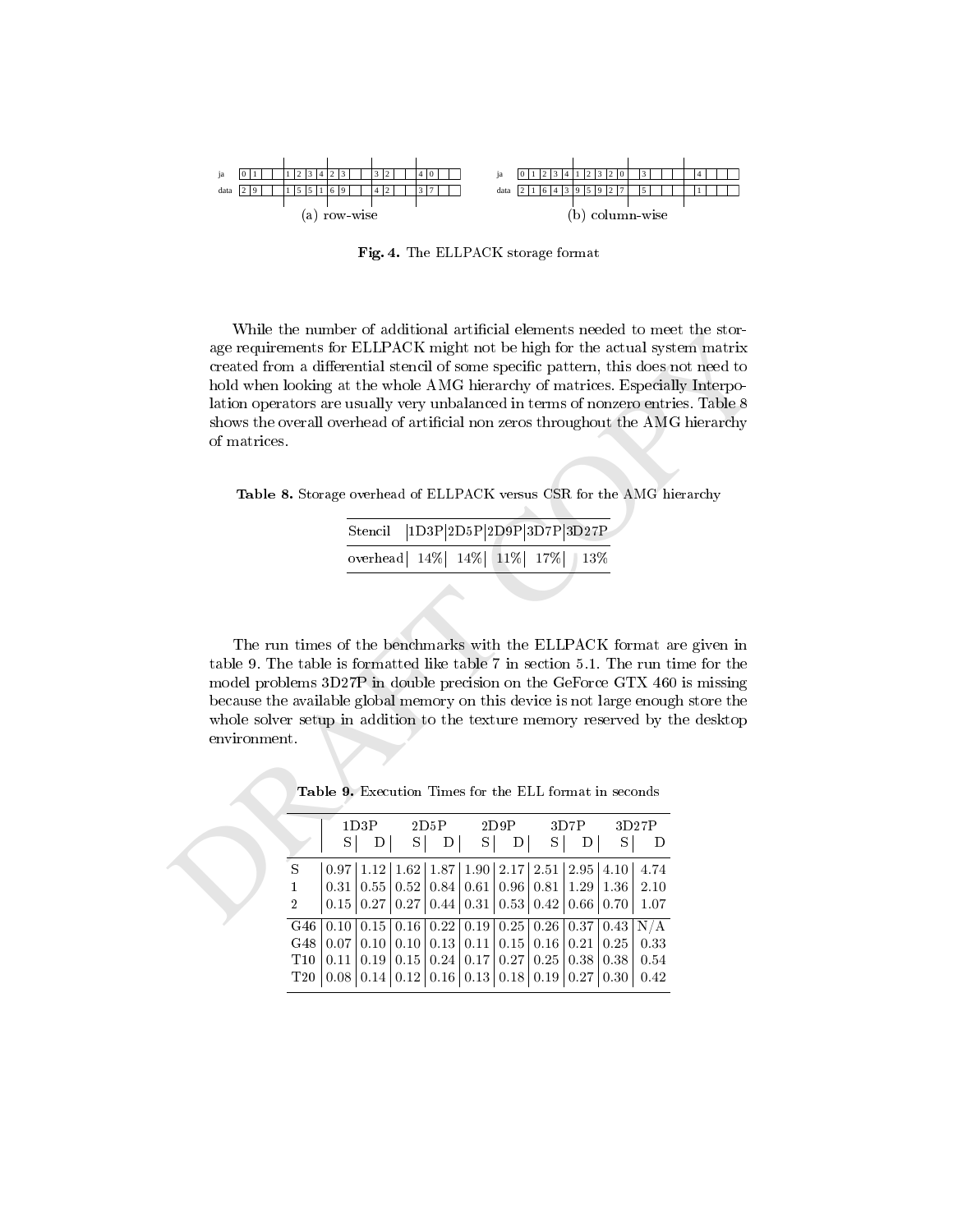As one can see from figure  $5(a)$  all tested GPUs have a huge benefit from the ELLPACK format. This can be explained with the same arguments like the bad performance of the CSR format on GPUs. Because we use a column major order layout of the ELLPACK format on the GPU all accesses to the input matrix are perfectly coalesced and therefore no memory bandwidth is wasted[7]. For the CPU version of ELLPACK we are using row major order storage to have a good cache utilization while accessing the input matrix. Although the performance of ELLPACK remains constant its speedup increases because the CSR performance is decreasing for the more complex system like it has been described in section 5.1.

The CPU run times are nearly not affected by the storage format because the additionally stored matrix elements of the ELLPACK format are compensated by fewer indirect memory accesses and the fact that we can save the storage of one integer array. It would be possible to further optimize the ELLPACK format on the CPU, but this has not been done because it was not in the focus of this work.



Fig. 5. Speedup between Storage formats in double precision (colors on line)

### 5.3 The JDS Format

For many applications the additional storage of artificial zeroes are a knockout criterion for the ELLPACK format. For matrices with few long rows this overhead will turn out to be much higher than the percentage given in table 8. To have a more general matrix storage structure we will also look at the Jagged Diagonal Sparse (JDS) format, which has been known to perform well on graphics cards as shown in [12]. The format is a compromise between highly efficient coalesced memory accesses on GPUS from ELLPACK and the flexibility of CSR.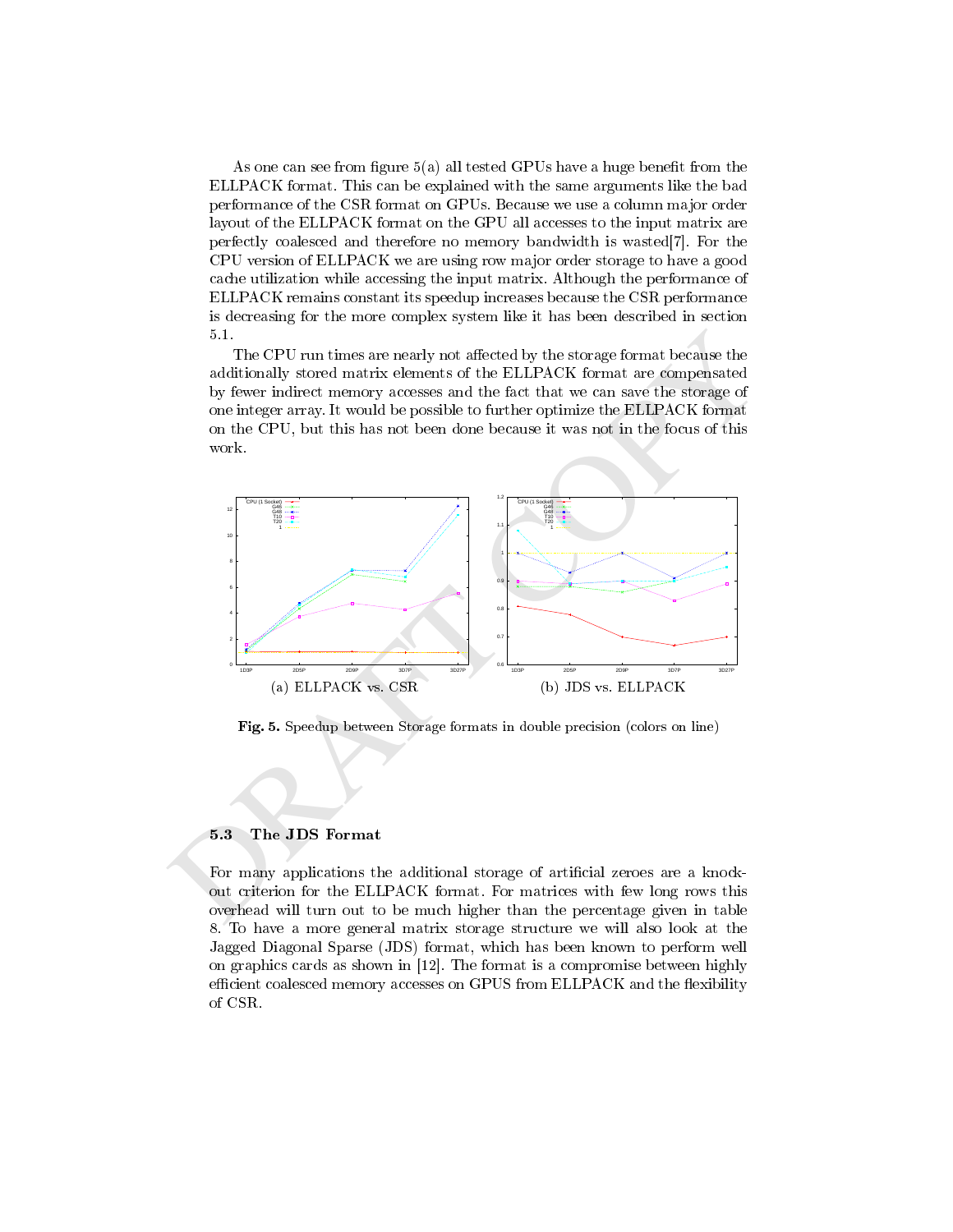

Fig. 6. The JDS storage format

The arrays for JDS are very similar to the column-wise ELLPACK storage in figure  $4(b)$ . To remove the artificial elements we have to reorder the rows by size and store the permutation in the array *perm*. Now this permutation is also applied to every column in the arrays ja and data as shown in figure  $6(a)$ , sorting all matrix entries to the front of every column.

Given an extra array for each column size  $dlg$ , it is now safe to remove all artificial values. Additionally we store an array  $ilg$  for the number of elements in each row which will give us easier access in certain loops. Note that in general only one of the arrays dlg and ilg is needed, the second one is purely optional. Figure  $6(b)$  shows the modified arrays for JDS.

The arrays for JDS are very similar to the column-wise ELLPACK slorage<br>in figure 4(b). To remove the artificial elements we have to reorder the rows<br>by size and store the permutation in the array perm. Now this permutatio Looking at the run times of JDS in table 10 the first thing to notice are the comparably bad timings on the cpu. While there was a row-wise implementation for ELLPACK on the CPU we only support column-wise ordering for JDS. Of course this results in rather bad memory access patterns on a non-vector architecture. In comparison to ELLPACK there are less matrix elements to load within the JDS format, but this comes at the cost of two additional vectors  $perm$ and  $\text{d}l\text{g}$ . This has negative influence on the performance especially on the Tesla C1060, since the card has no fast cache for those arrays. All graphics cards based on the Fermi architecture can compensate for these with the reduced load in ja and data. Note that the reduced overall memory makes it even possible to run the larger 3D27P example in double precision on the GeForce 460 which was not possible with ELLPACK.

Comparing the run times of the JDS directly to ELLPACK we see only slight differences as shown in figure  $5(b)$ . As mentioned before only the 'cacheless' C1060 suffers from the more general storage format. For all other cards the differences are tolerable. Nevertheless JDS is much more flexible than ELLPACK looking at general matrix patterns with diverse row lengths that would lead to much higher padding overhead.

### 6 Single precision vs double precision performance

The run times with single precision arithmetic are given in tables 7, 9 and 10. A rationale for these numbers can again be derived from the characteristics of a SpMV. If we state that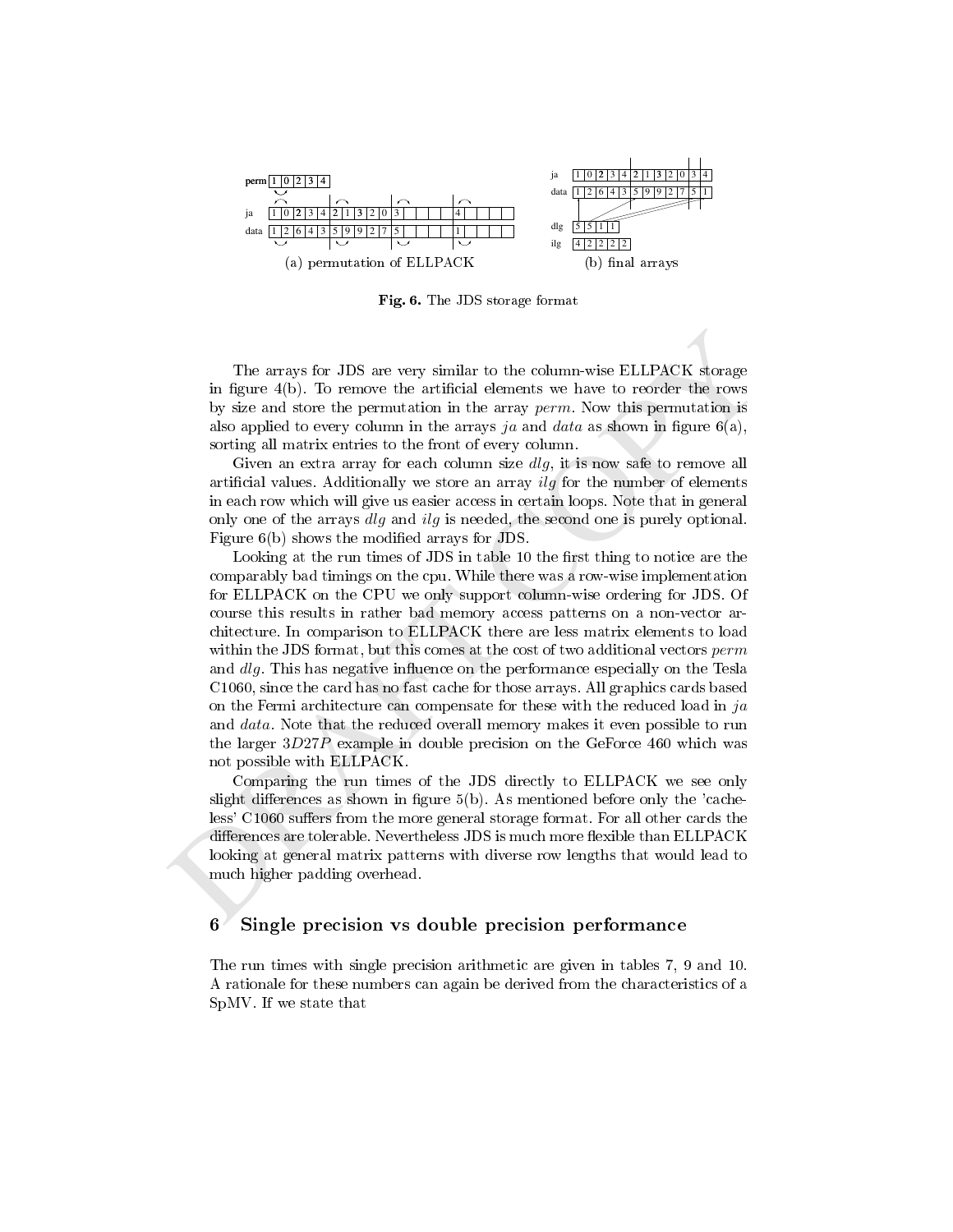|                |                                                                                                     | 1D3P |     | 2D5P | 2D9P | 3D7P |                                                                 | 3D27P |
|----------------|-----------------------------------------------------------------------------------------------------|------|-----|------|------|------|-----------------------------------------------------------------|-------|
|                | S                                                                                                   | D    | S l | D    | D l  | D    | S.                                                              |       |
| S              |                                                                                                     |      |     |      |      |      | $ 1.27 1.41 3.45 3.91 4.40 5.99 7.02 8.06 10.04 12.14$          |       |
|                |                                                                                                     |      |     |      |      |      | $0.37   0.62   0.77   1.08   0.98   1.37   1.5   1.92   2.27  $ | 3.01  |
| $\overline{2}$ | $(0.21   0.33   0.42   0.59   0.55   0.81   0.85   1.07)$                                           |      |     |      |      |      | 1.23                                                            | 1.56  |
|                | G46   0.10   0.17   0.15   0.25   0.17   0.29   0.26   0.41                                         |      |     |      |      |      | 0.40                                                            | 0.62  |
|                | G48 $\vert 0.08 \vert 0.10 \vert 0.10 \vert 0.14 \vert 0.11 \vert 0.15 \vert 0.17 \vert 0.23 \vert$ |      |     |      |      |      | 0.24                                                            | 0.33  |
|                | $T10   0.13   0.21   0.18   0.27   0.21   0.30   0.32   0.46  $                                     |      |     |      |      |      | 0.45                                                            | 0.61  |
| T20            | $\vert 0.09 \vert 0.13 \vert 0.11 \vert 0.18 \vert 0.13 \vert 0.20 \vert 0.20 \vert 0.30$           |      |     |      |      |      | 0.29                                                            | 0.44  |

Table 10. Execution Times for the JDS format in seconds

| precision calculation for a SpMV theoretically. | we can calculate the possible speedup of single precision calculation over a double                                                                        |
|-------------------------------------------------|------------------------------------------------------------------------------------------------------------------------------------------------------------|
|                                                 |                                                                                                                                                            |
|                                                 |                                                                                                                                                            |
|                                                 | To do that, let A be our input matrix with $n$ rows, $n$ columns and for sim-                                                                              |
|                                                 | plicity $k$ none zero elements per row. To do a SpMV depending on the storage                                                                              |
|                                                 |                                                                                                                                                            |
| ELL                                             |                                                                                                                                                            |
| $n \cdot k$                                     | acc. to the input vector                                                                                                                                   |
| $\it{n}$                                        | acc. to the output vector                                                                                                                                  |
| $\vert n \cdot k \vert$                         | acc. to the none zero elements of $A$                                                                                                                      |
| $n \cdot k$                                     | acc. to the column index array of $A$                                                                                                                      |
| 0                                               | acc. to the row index array of $A$                                                                                                                         |
| $\cup$                                          | acc. to the permutation array of $A$                                                                                                                       |
| 0                                               | acc. to the $dlg$ index array of $A$                                                                                                                       |
|                                                 | $\boxed{n\cdot(2\cdot k+1)n\cdot(2\cdot k+1)n\cdot(2\cdot k+1)}$ acc. to floating point values                                                             |
| $n\cdot (k+1)$ $\big n\cdot k\big $             | $\left n\cdot(2\cdot k+1)\right $ acc. to integer values                                                                                                   |
|                                                 |                                                                                                                                                            |
|                                                 |                                                                                                                                                            |
|                                                 | With the size of a single precision floating point value being $4b$ , a double                                                                             |
|                                                 | format the following values need to be accessed:<br><b>JDS</b><br>$n \cdot k$<br>$\,n$<br>$n \cdot k$<br>$n \cdot k$<br>0<br>$\overline{n}$<br>$n \cdot k$ |

| -CSR. | IELL. | LIDS |                                                                                                                                   |
|-------|-------|------|-----------------------------------------------------------------------------------------------------------------------------------|
|       |       |      | $n \cdot (5 \cdot k + 3) \cdot 4   n \cdot (5 \cdot k + 2) \cdot 4   n \cdot (6 \cdot k + 3) \cdot 4  $ bytes in double precision |
|       |       |      | $n \cdot (3 \cdot k + 2) \cdot 4   n \cdot (3 \cdot k + 1) \cdot 4   n \cdot (4 \cdot k + 2) \cdot 4  $ bytes in single precision |

Because the accesses to the row index array do not grow with the number of none zeros the ratio of double precision to single precision gets bigger with increasing values of  $k$  for CSR. For ELL the ratio is getting smaller with increasing values of  $k$  and for JDS they remain constant. This leads to the following upper bounds for the theoretical speedup of single precision over double precision.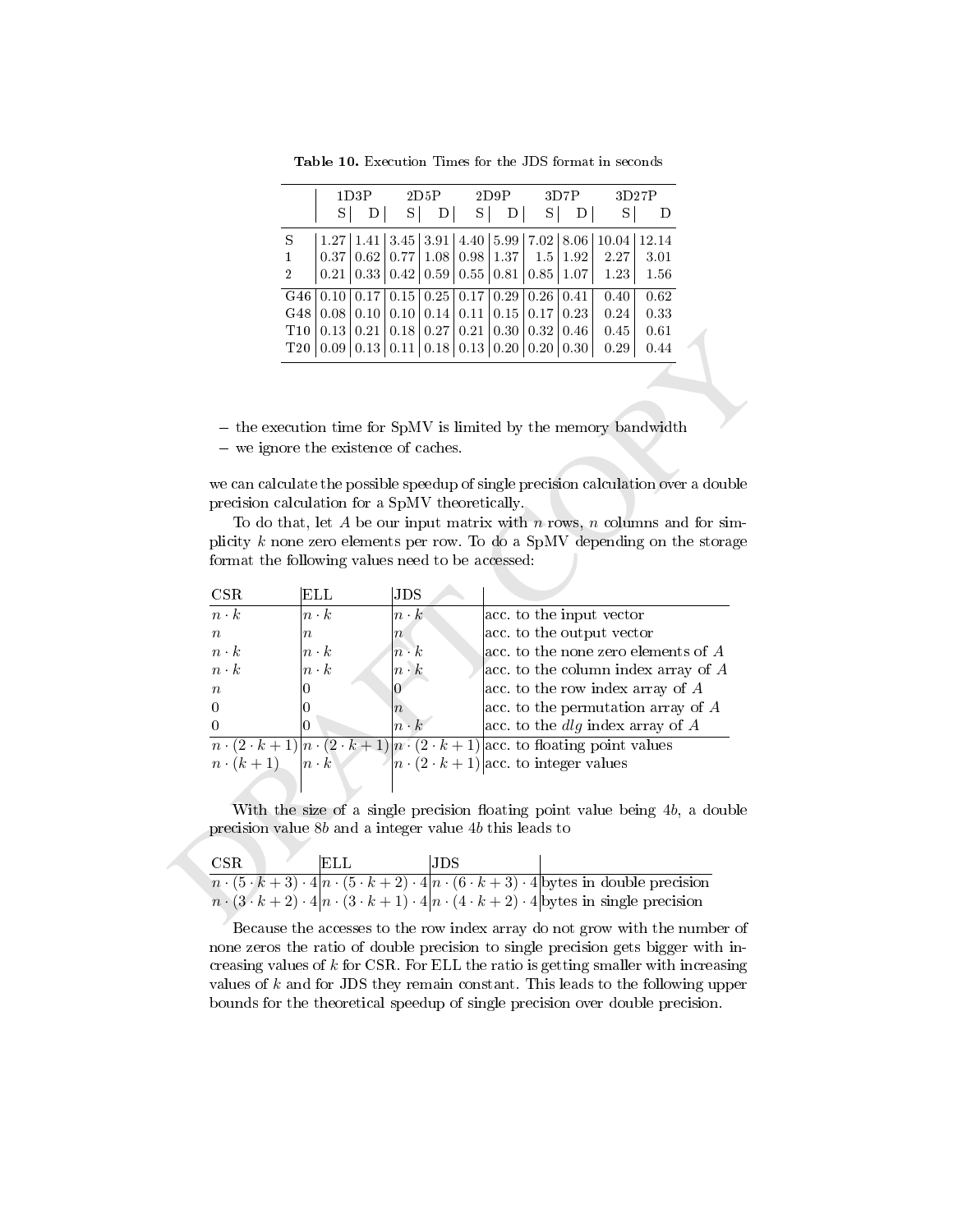| CSR                                            |                                                                                                                                                                   |  |  |  |  |
|------------------------------------------------|-------------------------------------------------------------------------------------------------------------------------------------------------------------------|--|--|--|--|
| $\sup_{k>1} \frac{\binom{6-k+1}{3-k+2}}{3k+2}$ | $(5 \cdot k + 2)$<br>$=\frac{3}{3}\left \sup_{k>1}\frac{\sqrt{3(k+2)}}{(3\cdot k+1)}\right =\frac{1}{4}\left \sup_{k>1}\frac{\sqrt{3(k+2)}}{(4\cdot k+2)}\right $ |  |  |  |  |

speelup is larger than the stated maximum for the model problem 1D3P can<br>explained by cache effects (L1/L2/Texture). Because for smaller stenchis we have<br>a better cache utilization which makes the theoretical calculation Taking into account that the peak single precision performance is 8-times of its double precision performance for a Tesla C1060 and 2-times for the other tested GPUs it is obvious that the double precision compute performance is not the bottle neck for a SpMV operation with double precision. That this is not only a theoretical investigation can be seen in figure 7. The fact that the speedup is larger than the stated maximum for the model problem 1D3P can be explained by cache effects  $(L1/L2/Texture)$ . Because for smaller stencils we have a better cache utilization which makes the theoretical calculation to pessimistic. The more significant single precision performance drop for the CSR format on the GPUs can be explained by the fact that memory coalescing is a lesser issue for double precision, because the doubled size means that only 8 consecutive elements need to be accessed to exploit the available memory bandwidth.



 1 1.2 1.4 1.6 1.8 2 1D3P 2D5P 2D9P 3D7P 3D27P ELL single precision ELL double precision JDS single precision JDS double precision

Fig. 7. Speedup of the single precision vs. double precision (colors online)

Fig. 8. Overhead of ECC memory protection on Tesla C2050 (colors online)

# 7 Performance impact of ECC

In table 11 the run times on the GPU Tesla C2050 with and without ECC are given. The rows marked with \* are with enabled ECC memory protection. The ECC memory protection can correct single-bit errors and also detect double-bit errors in the DRAM memory, GPU L2 cache, L1 caches and streaming multiprocessor registers[13].

As one can see from figure 8 the performance drops by 10 to over 50 percent. The memory bound properties of the AMG solver phase are definitely a reason for this, but because there are no detailed information available how the ECC protection works on Fermi hardware this is speculative.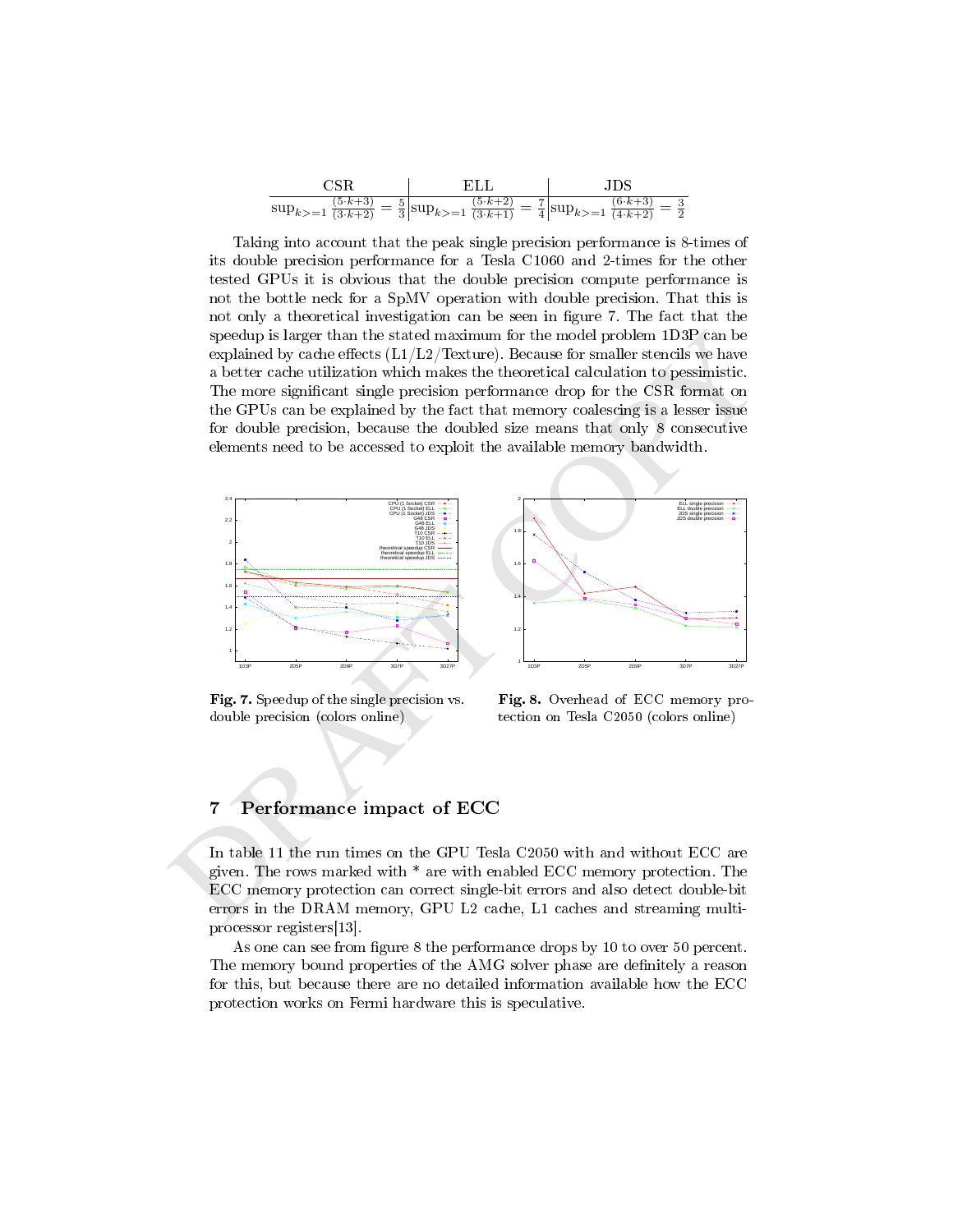### 8 Performance impact of the Texture Cache

Table 12 shows the run times for all model problems on Tesla C1060 and GeForce  $\text{GTX480}$  with  $(+\text{T})$  and without  $(-\text{T})$  the usage of the texture cache to access the input vector in SpMV operations and the Jacobi relaxations. For JDS the index vector  $dlg$  is also accessed through the texture cache if it does not fit into shared memory.

the usage of the texture cache can be explained by the fact that more total cache<br>is available. The Tesla C1060 bas a huge benefit from the taxture cache in case of<br>the ELLPACK and DBS format, because all accesses to the i As one can see from figure 9 the texture cache is slower than the hardware cache of the GTX 480. The seldom cases where the GTX 480 benefits from the the usage of the texture cache can be explained by the fact that more total cache is available. The Tesla C1060 has a huge benefit from the texture cache in case of the ELLPACK and JDS format, because all accesses to the input matrix and the output vectors are perfectly coalesced and the only unstructured access to the input vector therefore benefits from the availability of the cache. One could argue that this effect should be getting smaller for the bigger stencils. This however is not the case because for the smaller stencils parts of the accesses to the input vector can be coalesced so the cache is less important in these cases.





Fig. 9. Speedup using Texture cache (colors online)

Fig. 10. Speedup of CUDA vs. OpenCL (colors online)

# 9 CUDA vs. OpenCL Performance

In table 13 the run times for all model problems on the GeForce GTX 480 and the Tesla C1060 are shown for CUDA (C) and OpenCL (O). To give a fair comparison, the texture cache has been disabled in the CUDA version, because there is no efficient way to utilize it within OpenCL.

As one can see in figure 10 the speedup of CUDA is larger for the smaller (lower dimensional) model problems. Looking at a standard AMG cycle it is apparent that 8 kernel launches are required on each level, except the coarsest one, of the AMG hierarchy. These are 4 launches for the 2 pre and post smoothing steps, 1 kernel launch for the interpolation, 1 kernel launch for the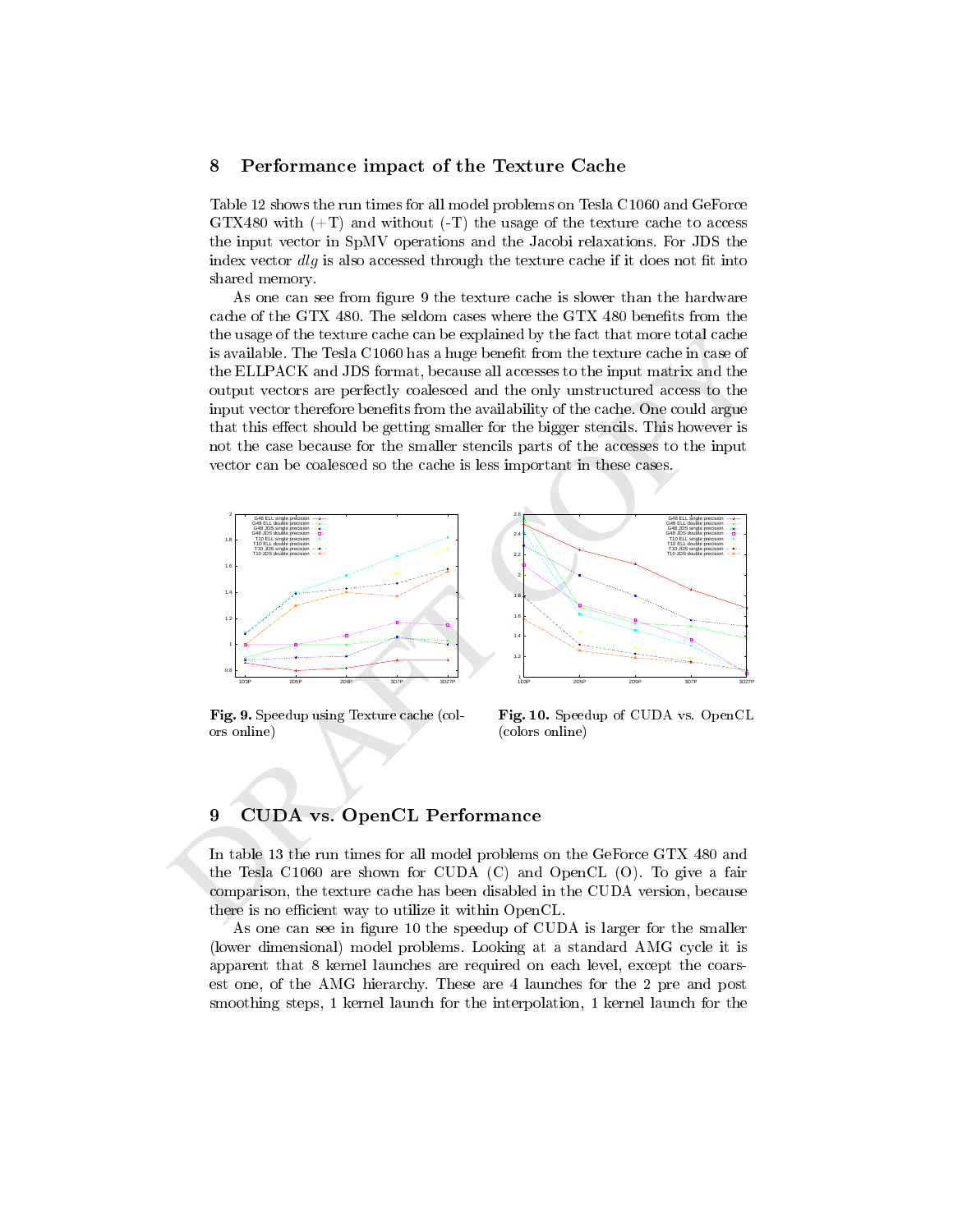Table 11. Execution Times with and without ECC

|                                                                                                                                                                                                                         | $1D3P$ $2D5P$ |         |       |  |         |  | 2D9P 3D7P 3D27P |                 |  |  |
|-------------------------------------------------------------------------------------------------------------------------------------------------------------------------------------------------------------------------|---------------|---------|-------|--|---------|--|-----------------|-----------------|--|--|
|                                                                                                                                                                                                                         |               | $S$ $D$ | $S$ D |  | $S$ $D$ |  |                 | $S$ $D$ $S$ $D$ |  |  |
| ${\rm ELL\atop ELL}\nmid{0.08}\nmid{0.14}\nmid{0.12}\nmid{0.16}\nmid{0.13}\nmid{0.18}\nmid{0.19}\nmid{0.22}\nmid{0.19}\nmid{0.24}\nmid{0.27}\nmid{0.30}\nmid{0.38}\nmid{0.42}\n\n0.15$                                  |               |         |       |  |         |  |                 |                 |  |  |
| $\begin{array}{c c c c c c c c c} \text{JDS} & 0.09 & 0.13 & 0.11 & 0.18 & 0.13 & 0.20 & 0.20 & 0.30 & 0.29 & 0.44 \\ \text{JDS*} & 0.16 & 0.21 & 0.17 & 0.25 & 0.18 & 0.27 & 0.26 & 0.38 & 0.38 & 0.54 \\ \end{array}$ |               |         |       |  |         |  |                 |                 |  |  |

Table 12. Execution Times with and without Texture Cache

|                                                                                                                                                                                                               | 1D3P                                           |                                                                                                                                                                                                      | 2D5P        |      | 2D9P  |      | 3D7P  |                    | 3D27P |
|---------------------------------------------------------------------------------------------------------------------------------------------------------------------------------------------------------------|------------------------------------------------|------------------------------------------------------------------------------------------------------------------------------------------------------------------------------------------------------|-------------|------|-------|------|-------|--------------------|-------|
|                                                                                                                                                                                                               | $S \mid$                                       | $S \mid$<br>D                                                                                                                                                                                        | D           |      | $S$ D |      | $S$ D | $\mathbf S$        | D     |
| $G48$ ELL $+T$<br>G48 ELL T                                                                                                                                                                                   |                                                | $0.07 0.10 0.10 0.13 0.11 0.15 0.16 0.21 0.25 0.33$<br>$0.06 \mid 0.09 \mid 0.08 \mid 0.13 \mid 0.09 \mid 0.15 \mid 0.14 \mid 0.22 \mid 0.22 \mid 0.34$                                              |             |      |       |      |       |                    |       |
| $T10\,\,{\rm ELL}\,\,{\rm +T}\,$<br>T10 ELL -T                                                                                                                                                                |                                                | $0.11 0.19 0.15 0.24 0.17 0.27 0.25 0.38 0.38 0.54$<br>$0.12 0.19 0.21 0.31 0.26 0.38 0.42 0.59 0.69 0.94$                                                                                           |             |      |       |      |       |                    |       |
| $G48$ JDS $+T$<br>G48 JDS -T                                                                                                                                                                                  |                                                | $0.08 \mid 0.10 \mid 0.10 \mid 0.14 \mid 0.11 \mid 0.15 \mid 0.17 \mid 0.23 \mid 0.24 \mid 0.33$<br>$0.07 \mid 0.10 \mid 0.09 \mid 0.14 \mid 0.10 \mid 0.16 \mid 0.18 \mid 0.27 \mid 0.24 \mid 0.38$ |             |      |       |      |       |                    |       |
| $T10$ JDS $+T$<br>T <sub>10</sub> JDS T                                                                                                                                                                       |                                                | $0.13   0.21   0.18   0.27   0.21   0.30   0.32   0.46   0.45   0.61$<br>$0.14\,0.21\,0.25\,0.35\,0.30\,0.42\,0.47\,0.63\,0.71\,0.95$                                                                |             |      |       |      |       |                    |       |
|                                                                                                                                                                                                               |                                                |                                                                                                                                                                                                      |             |      |       |      |       |                    |       |
|                                                                                                                                                                                                               | Table 13. Execution Times with CUDA and OpenCL |                                                                                                                                                                                                      |             |      |       |      |       |                    |       |
|                                                                                                                                                                                                               | 1D3P<br>S                                      | $S$  <br>D                                                                                                                                                                                           | 2D5P<br>$D$ | 2D9P | $S$ D | 3D7P | $S$ D | 3D27P<br>$S \vert$ | D     |
| G48 ELL C $\mid$ 0.06 $\mid$ 0.09 $\mid$ 0.08 $\mid$ 0.13 $\mid$ 0.09 $\mid$ 0.15 $\mid$ 0.14 $\mid$ 0.22 $\mid$ 0.22 $\mid$ 0.34                                                                             |                                                |                                                                                                                                                                                                      |             |      |       |      |       |                    |       |
| G48 ELL O $\vert 0.15 \vert 0.23 \vert 0.18 \vert 0.22 \vert 0.19 \vert 0.23 \vert 0.26 \vert 0.33 \vert 0.37 \vert N/A$                                                                                      |                                                |                                                                                                                                                                                                      |             |      |       |      |       |                    |       |
| T10 ELL C   0.12   0.19   0.21   0.31   0.26   0.38   0.42   0.59   0.69   0.94<br>T <sub>10</sub> ELL O $\vert 0.29 \vert 0.38 \vert 0.34 \vert 0.45 \vert 0.38 \vert 0.49 \vert 0.55 \vert 0.70 \vert 0.77$ |                                                |                                                                                                                                                                                                      |             |      |       |      |       |                    | 0.99  |

Table 13. Execution Times with CUDA and OpenCL

|                                                                                                                                                                                                                                                               |   | $1D3P$ $2D5P$ $2D9P$ $3D7P$ $3D27P$ |  |           |  |                |     |      |
|---------------------------------------------------------------------------------------------------------------------------------------------------------------------------------------------------------------------------------------------------------------|---|-------------------------------------|--|-----------|--|----------------|-----|------|
|                                                                                                                                                                                                                                                               | S | DΙ                                  |  | S D S D S |  | D <sub>1</sub> | S l | - D  |
| G48 ELL C $\mid$ 0.06 $\mid$ 0.09 $\mid$ 0.08 $\mid$ 0.13 $\mid$ 0.09 $\mid$ 0.15 $\mid$ 0.14 $\mid$ 0.22 $\mid$ 0.22 $\mid$ 0.34<br>G48 ELL O $\vert 0.15 \vert 0.23 \vert 0.18 \vert 0.22 \vert 0.19 \vert 0.23 \vert 0.26 \vert 0.33 \vert 0.37 \vert N/A$ |   |                                     |  |           |  |                |     |      |
| T10 ELL C   0.12   0.19   0.21   0.31   0.26   0.38   0.42   0.59   0.69   0.94<br>T10 ELL O $\vert 0.29 \vert 0.38 \vert 0.34 \vert 0.45 \vert 0.38 \vert 0.49 \vert 0.55 \vert 0.70 \vert 0.77 \vert 0.99$                                                  |   |                                     |  |           |  |                |     |      |
| G48 JDS C $\vert 0.07 \vert 0.10 \vert 0.09 \vert 0.14 \vert 0.10 \vert 0.16 \vert 0.18 \vert 0.27 \vert 0.24 \vert 0.38$<br>G48 JDS O $\vert 0.16 \vert 0.21 \vert 0.18 \vert 0.24 \vert 0.18 \vert 0.25 \vert 0.28 \vert 0.37 \vert 0.36 \vert N/A$         |   |                                     |  |           |  |                |     |      |
| T10 JDS C $\vert 0.14 \vert 0.21 \vert 0.25 \vert 0.35 \vert 0.30 \vert 0.42 \vert 0.47 \vert 0.63 \vert 0.71 \vert 0.95$<br>T10 JDS O $\vert 0.25 \vert 0.33 \vert 0.33 \vert 0.44 \vert 0.37 \vert 0.50 \vert 0.54 \vert 0.72 \vert 0.78 \vert$             |   |                                     |  |           |  |                |     | 1.02 |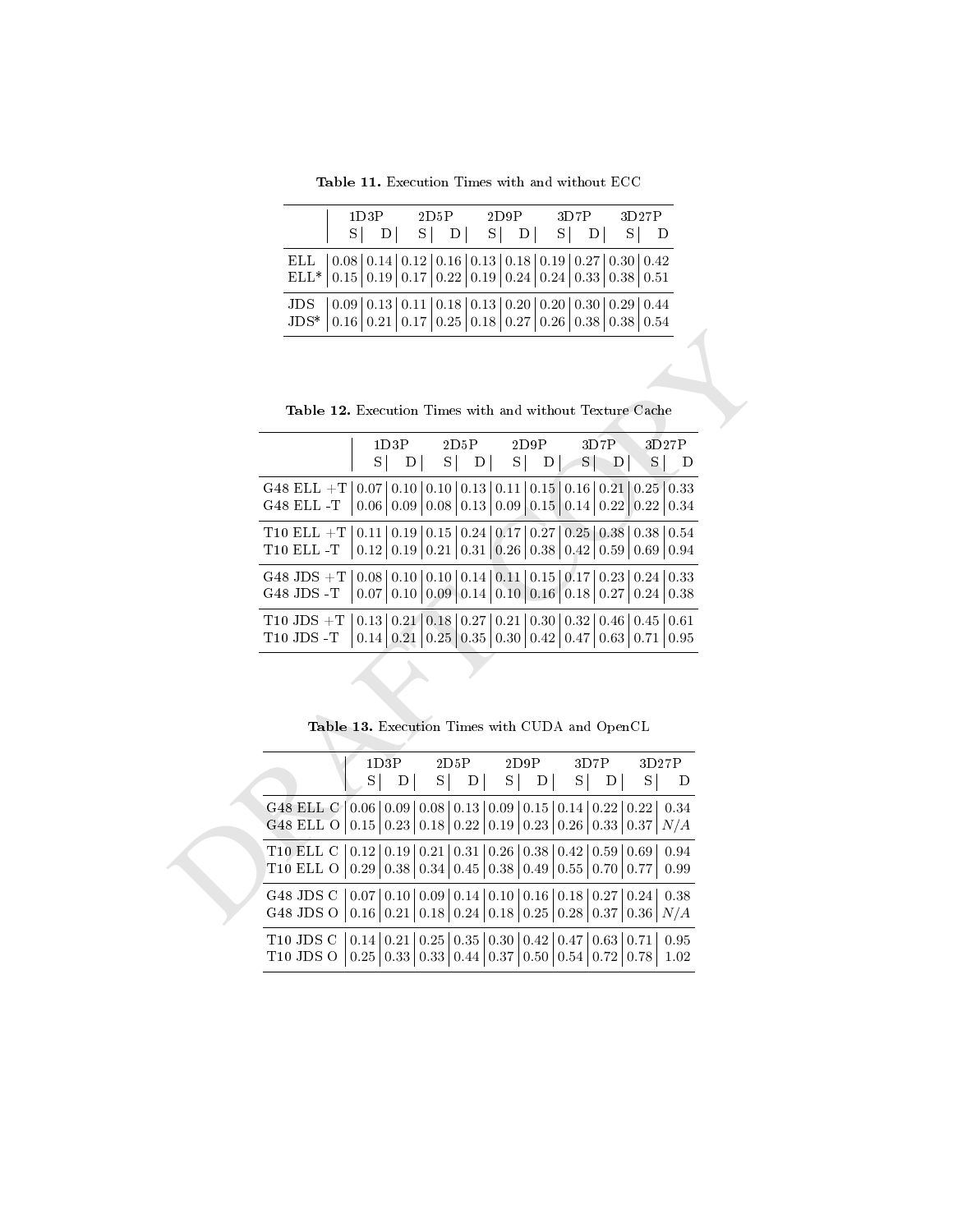restriction, 1 kernel launch to set the coarse solution to 0 and 1 kernel launch for the calculation of the residual. On the coarsest level only 1 kernel launch is required. Table 14 shows the total number of necessary kernel launches for each model problem. So it is reasonable to say that the differences between CUDA an OpenCL that are shown in figure  $10$  can be explained due to a more effective run time of NVidia's CUDA implementation. Because not only the number of kernel launches decreases with the complexity of the model problem, also run time of each kernel increases, this becomes even more evident. The OpenCL run times on the GTX 480 are missing for the model problem 3D27P in double precision, because there have been technical difficulties with our OpenCL version whenever more than half of the available GPU memory was used.

| <b>Table 14.</b> Number of kernel launches for one AMG iteration |  |  |  |  |  |
|------------------------------------------------------------------|--|--|--|--|--|
|------------------------------------------------------------------|--|--|--|--|--|

| Probl.                                                                                              |  | 1D3P 2D5P 2D9P 3D7P 3D27P |  |
|-----------------------------------------------------------------------------------------------------|--|---------------------------|--|
| Num Kernel launches $\begin{array}{ c c c c c } \hline 89 & 49 & 41 & 33 & 25 \ \hline \end{array}$ |  |                           |  |

# 10 Conclusion

because there have been technical differentiates with our OpenCL version whenever<br>more than half of the available GPU memory was used.<br>
Table 14. Number of kernel launches for one AMG iteration<br>  $\frac{1}{25}$ <br>  $\frac{1}{25}$ <br>  $\$ We have shown that the incorporation of GPUs for AMG can give a performance boost for the solution phase if the right sparse matrix format is chosen. The evaluation of different GPUs shows that this is even true for cheap devices like the GeForce GTX 460. Supplementary we have taken a closer look at the aspect of single precision calculation, L1, L2 and Texture cache on the GPU, the performance impact of ECC and compared the portable approach OpenCL to the proprietary CUDA. In general our results confirm the expectable for memory bound algorithms. Anyhow the huge performance impact of ECC is disturbing. Closing our conclusion we want to accentuate that the theoretical disadvantage for double precision calculations of GPUs is really no issue for memory bound algorithms, like AMG.

### 11 Future Work

Choosing the right sparse matrix format makes the GPU a really good piece of hardware to compute the solution phase of AMG. But if we take a look at the performance of the whole algorithm the setup phase also has big optimization potential. To address this two things should be done. First the proof that it is possible that the transfer of the AMG hierarchy into GPU memory can be almost completely hidden behind its own computation on the CPU. Given this proof also very sophisticated AMG setups can benefit from GPUs during the solution phase, even if the setup process is to complicated to execute effectively on the